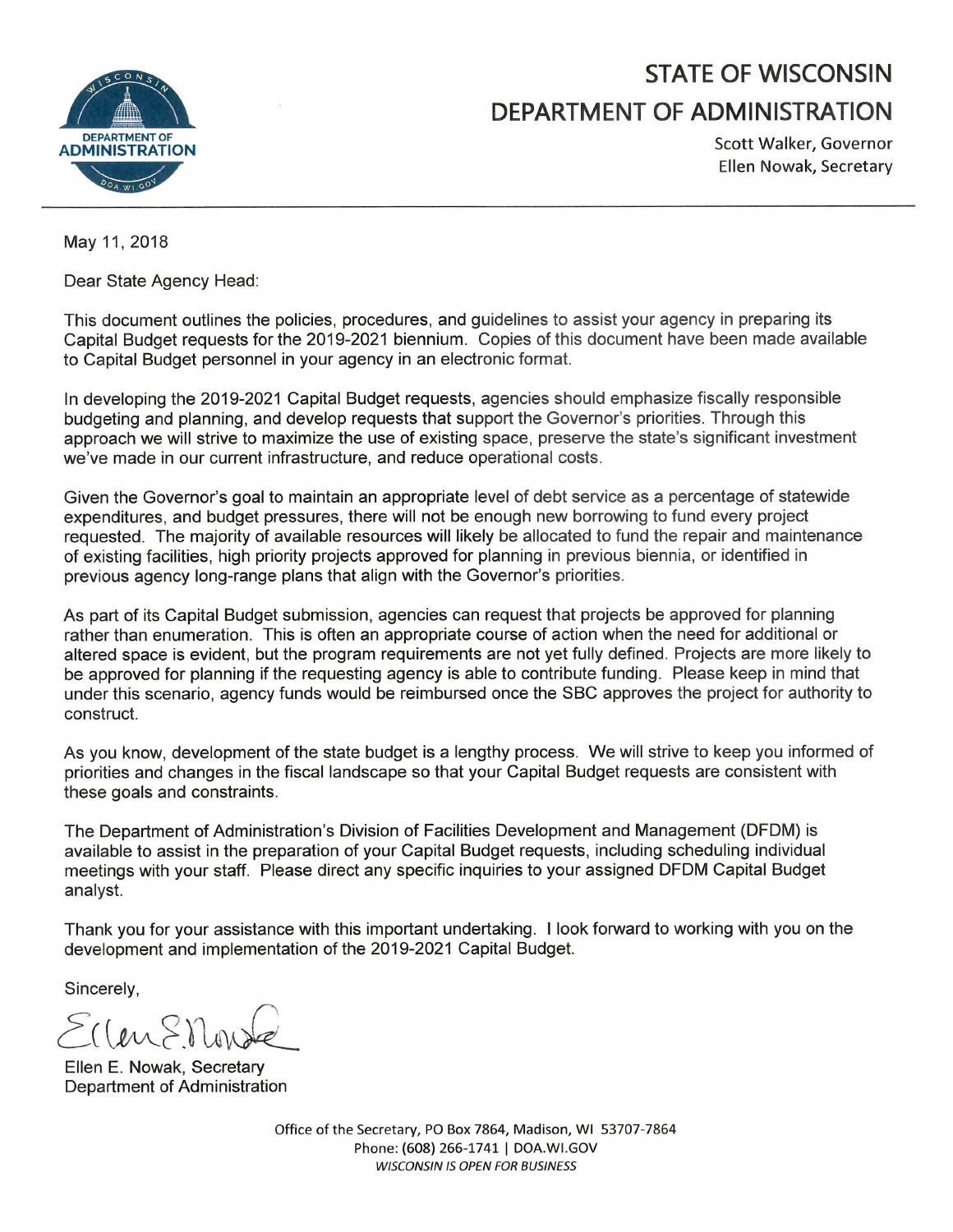## 2019-2021 CAPITAL BUDGET INSTRUCTIONS **TABLE OF CONTENTS**

| L                                                                          |  |  |
|----------------------------------------------------------------------------|--|--|
| II.                                                                        |  |  |
| III.                                                                       |  |  |
| IV.                                                                        |  |  |
|                                                                            |  |  |
| $\mathbf{I}$ .                                                             |  |  |
| II.                                                                        |  |  |
| APPENDIX A: SIX-YEAR FACILITIES INVESTMENT PLAN REQUIREMENTS (2019-2025) 8 |  |  |
| L                                                                          |  |  |
| H.                                                                         |  |  |
| III.                                                                       |  |  |
| IV.                                                                        |  |  |
| V.                                                                         |  |  |
| VI.                                                                        |  |  |
| APPENDIX B: 2019-2021 CAPITAL BUDGET PROJECT REQUEST REQUIREMENTS  10      |  |  |
| $\mathbf{L}$                                                               |  |  |
| H.                                                                         |  |  |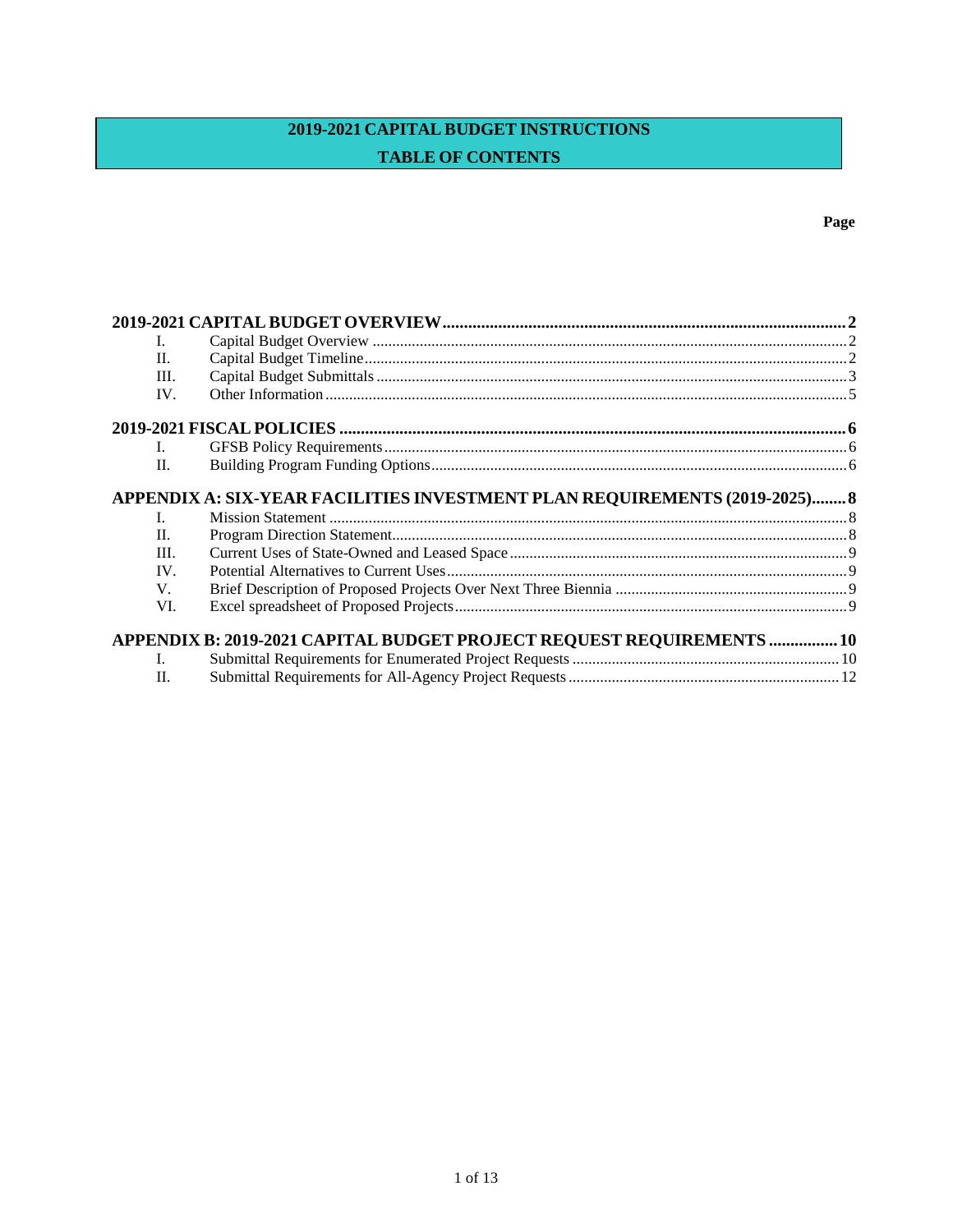## **2019-2021 CAPITAL BUDGET OVERVIEW**

## <span id="page-2-0"></span>**I. Capital Budget Overview**

The Capital Budget, also known as the State Building Program, includes the construction of new buildings; the remodeling, reconstruction, maintenance, and re-equipping of existing facilities; and the acquisition of necessary lands and equipment for all state agencies and the University of Wisconsin System. The State Building Commission (SBC) develops recommendations for the long-range public building program on a biennial basis. To develop these recommendations, the SBC reviews requests submitted by state agencies and recommendations developed by the Governor.

Agency materials including Six-Year Facilities Investment Plans and Capital Budget requests are submitted to Division of Facilities Development and Management (DFDM) staff in the summer and fall of the even-numbered years. Staff compile and review the recommendations and a summary of requests received is developed. Then, the Governor and DOA Secretary review the agency requests and develop the Agency Requests and Governor's Capital Budget Recommendations. This document is typically published in January or February of the odd-numbered year. Next, the SBC meets in March of the oddnumbered year to approve or modify the Governor's Capital Budget Recommendations. Then, the SBC's Capital Budget Recommendations are submitted to the Joint Committee on Finance by the first Tuesday in April of each odd-numbered year. The Finance Committee reviews and considers the SBC Capital Budget Recommendations during its deliberation on the biennial state budget bill. Subsequent to the Finance Committee action on the Capital Budget, the building program is incorporated into the Finance Committee's version of the budget bill. Then, the full Legislature takes up the biennial budget bill (including the Capital Budget). The Capital Budget is subject to the Governor's veto authority in whole or in part. After the budget bill is signed into law, usually by July 1 of the odd-numbered year, the SBC and DFDM are responsible for implementing the authorized State Building Program.

## <span id="page-2-1"></span>**II. Capital Budget Timeline**

The following schedule establishes submission information and deadlines for Six-Year Facilities Investment Plans and Capital Budget requests. It also includes the timetable for reviews by the DFDM, the Building Commission, and the Joint Committee on Finance.

- **Six-Year Facilities Investment Plans (2019-2025) due to DFDM: July 27, 2018** See Appendix A p. 8; include projects exempt under  $13.48(10)(c)$ .
- **Capital Budget Requests due to DFDM: September 14, 2018** See Appendix B p. 10
- **Agency Requests and Governor's Capital Budget Recommendations: January/February 2019** A summary of the 2019-2021 Capital Budget requests submitted by each agency and the Governor's 2019-2021 Capital Budget Recommendations is published and distributed.
- **State Building Commission Action: March 2019** The SBC reviews the Governor's recommendations and takes official action to develop its recommendations for the full Legislature.
- **State Building Commission Recommendations Submitted to Legislature: April 2, 2019** Per Wis. Stat. s. 13.48 (7), the Building Commission's 2019-2021 Capital Budget Recommendations are submitted to the Joint Committee on Finance.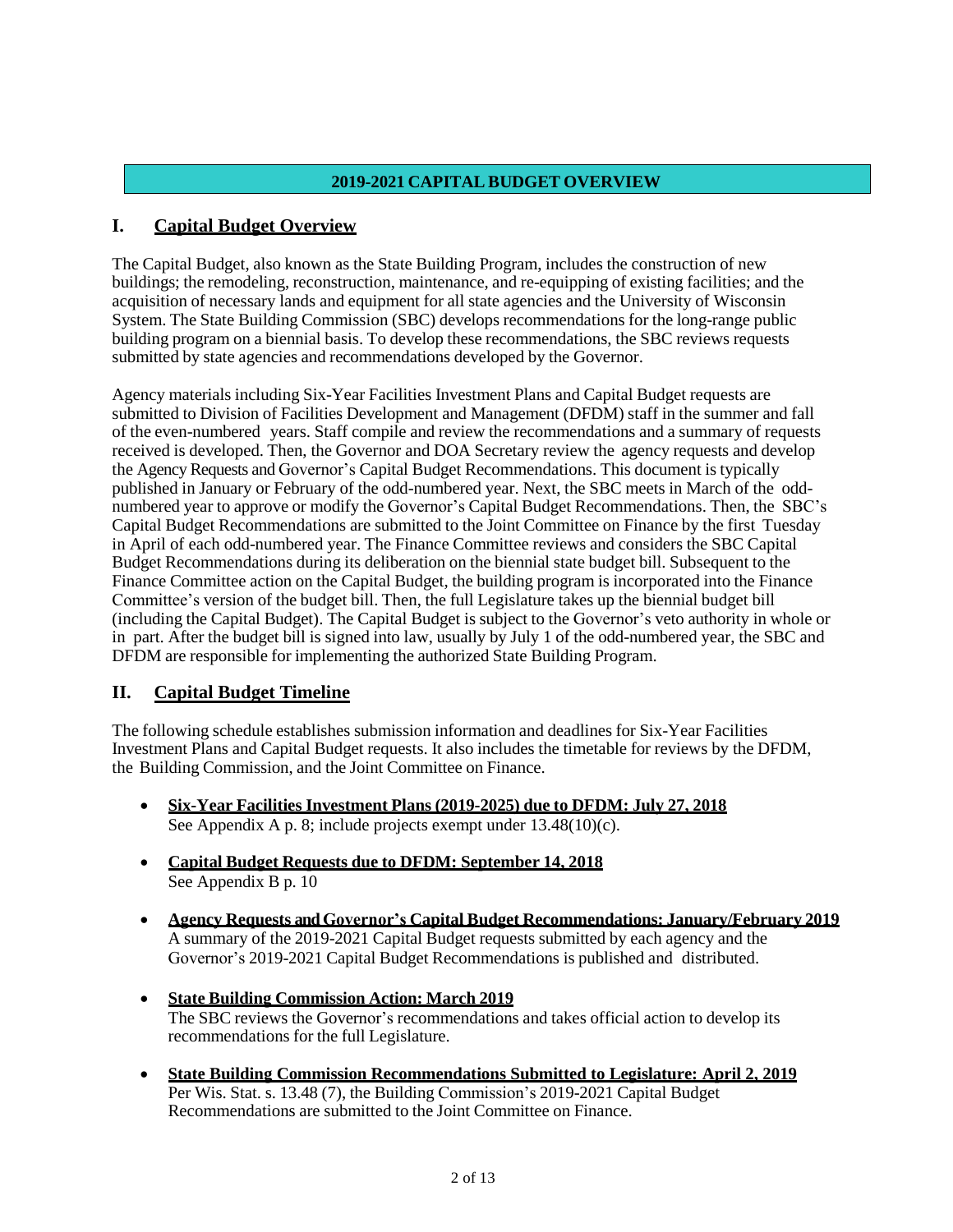## • **Joint Committee on Finance/Legislative Action: May-June 2019**

The Joint Committee on Finance reviews and can modify the Capital Budget recommended by the SBC. Then, the Finance version of the Capital Budget gets rolled into the state operating budget for action by the full legislature and potential enactment by the Governor prior to July 1, 2019.

## <span id="page-3-0"></span>**III. Capital Budget Submittals**

Each agency is required to submit to DFDM a **Six-Year Facilities Investment Plan for 2019-2025 and Capital Budget Project Requests for 2019-2021.**

#### **a. Six-Year Facilities Investment Plan (2019-2025): Due July 27, 2018**

Pursuant to Wis. Stat s.13.48 (6) and s.16.84 (6), agencies are required to submit long range facility and space plans. If there is more than one program within an agency, the plans and associated materials should be organized by program.

The purpose of the plan is to ensure that facilities are aligned with the long-range programmatic requirements of the agency. A well-developed and strategic plan will assist agencies to define and prioritize their capital budget requests.

#### **Agencies are required to submit three paper copies and one electronic copy of their Six-Year Facilities Investment Plans (2019-2025) to DFDM by July 27, 2018.**

Please reference Appendix A: Six-Year Facilities Investment Plans (2019-2025) Requirements on p. 9 for more information.

#### **b. 2019-2021 Capital Budget Project Requests: Due September 14, 2018**

Projects requested for funding in the Capital Budget are classified as either 1) Enumerated; 2) All-Agency; or 3) Small Project. Each request classification has different and specific submittal requirements.

#### 1) **Enumerated Projects**

Per Wis. Stat. s. 20.924(1) (a), **projects costing in excess of \$1,000,000, regardless of funding source, must be enumerated in the authorized state building program**. These enumerated projects are identified in non-statutory language included in the biennial budget bill. Enumerated projects should address the most critical needs of the agency or institution and typically construct new space, do major remodeling/renovation, or expand the capacity of utility systems. When an enumerated project requires related infrastructure improvements, all costs of necessary improvements shall be included as part of the project budget.

**Every enumerated project requires a detailed program statement.** A well-written program statement describes the functions/activities that are planned for the facility, who will perform the activities, and when the activities will occur. For assistance in writing a program statement, please contact your assigned DFDM Capital Budget analyst.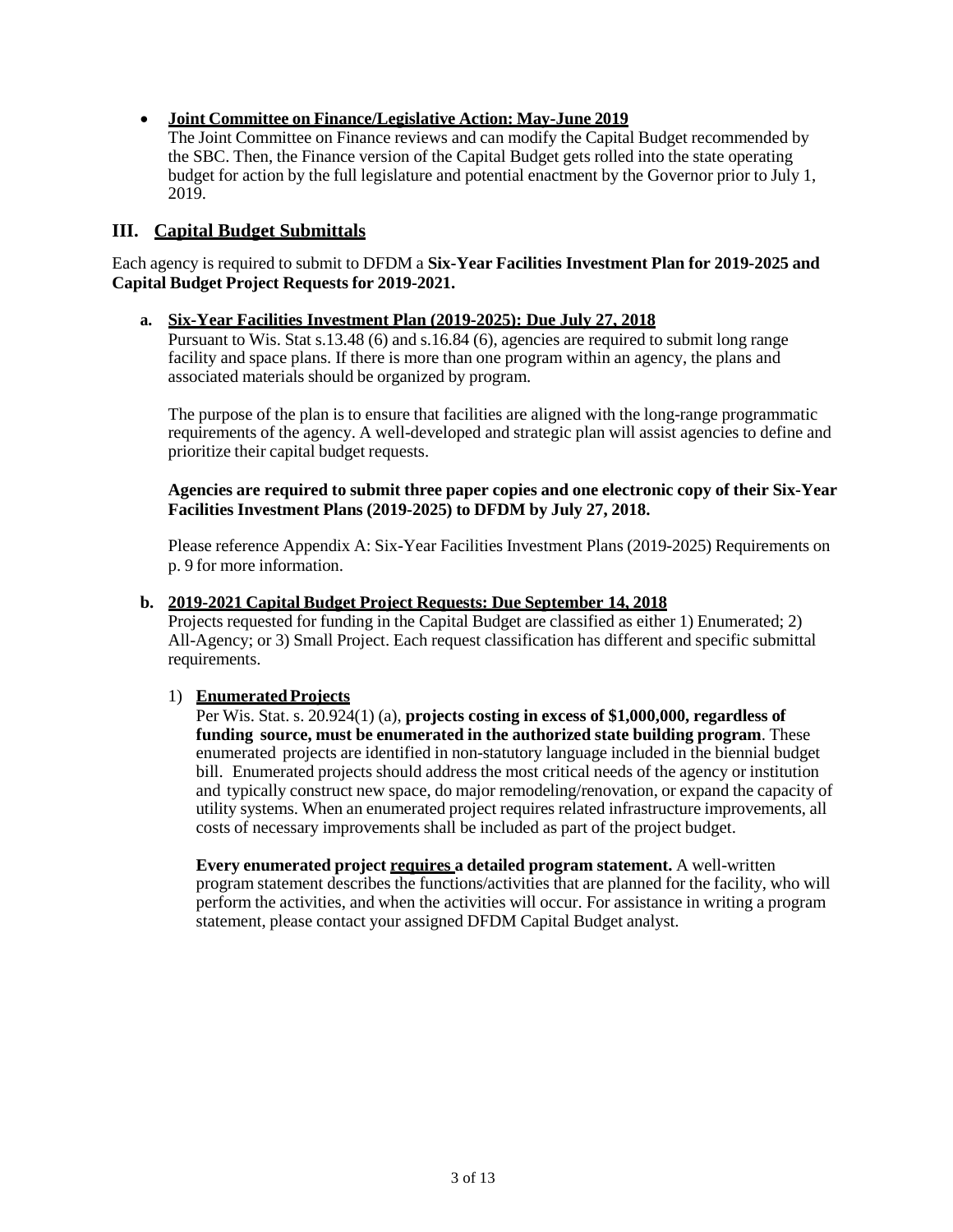## 2) **All-Agency Projects**

The All-Agency Program was established to provide funding for the maintenance, repair, and renovation of state facilities and related infrastructure. All-Agency projects help extend the useful life of buildings, correct code deficiencies, improve safety and reliability, and can decrease operating costs. The funding authorizations for the specific categories of work serve as the enumerations for projects in these categories:

- Facility Maintenance and Repair;
- Utility Repair and Renovation;
- Land and Property Acquisition;
- Capital Equipment Acquisition; and
- Energy Conservation

The amount of funding released for a particular project depends upon priority of the work, type of work, and funding availability. **All-Agency project funding is not intended to replace operating budget funds,** but to maintain and protect the state's investment in its existing infrastructure. State funding will be provided only for those facilities whose construction or acquisition has been approved by the State Building Commission.

All-Agency Project Requests (AAPR) submitted by agencies must provide enough information to formulate an appropriate funding amount for each All-Agency category. AAPRs are not to be viewed as the final documentation for eventual approval. DFDM will require more detailed programming, budget, and schedule verification prior to all-agency projects being submitted to the SBC for authority to construct. For assistance in writing AAPRs, please contact your assigned DFDM Capital Budget analyst.

#### **Determining All-Agency vs. Enumerated Project**

**Under very specific circumstances, projects with budgets in excess of \$1,000,000 can be recommended as All-Agency projects rather than enumerated projects.** The following enumeration guidelines were developed to assist agencies in determining whether a renovation/remodeling project requires enumeration or if it is eligible for All-Agency program funding. If you have any questions about this, please contact your assigned DFDM Capital Budget analyst.

Renovation or remodeling projects **require enumeration when any of the following apply**:

- The project constructs new space **and** total project cost exceeds \$1,000,000
- The project is a **facility renovation (anything inside a building regardless of funding category)** or replaces/upgrades building systems **and** any of the following apply:
	- The project adds more than 500 GSF
	- The project cost exceeds \$3,000,000
	- Projected operational costs for the renovated space are significantly higher than the existing use and configuration.
	- A utility repair or renovation project that adds significant capacity or is a major expansion of an existing utility system.

#### 3) **Small Project Program (Projects with a total budget of \$300,000 or less)**

Projects with a total budget of \$300,000 or less may be requested under the Small Project Program. Small Project Program funding is included in the All-Agency block enumeration. Please contact your assigned DFDM Capital Budget analyst with questions about the Small Project Program.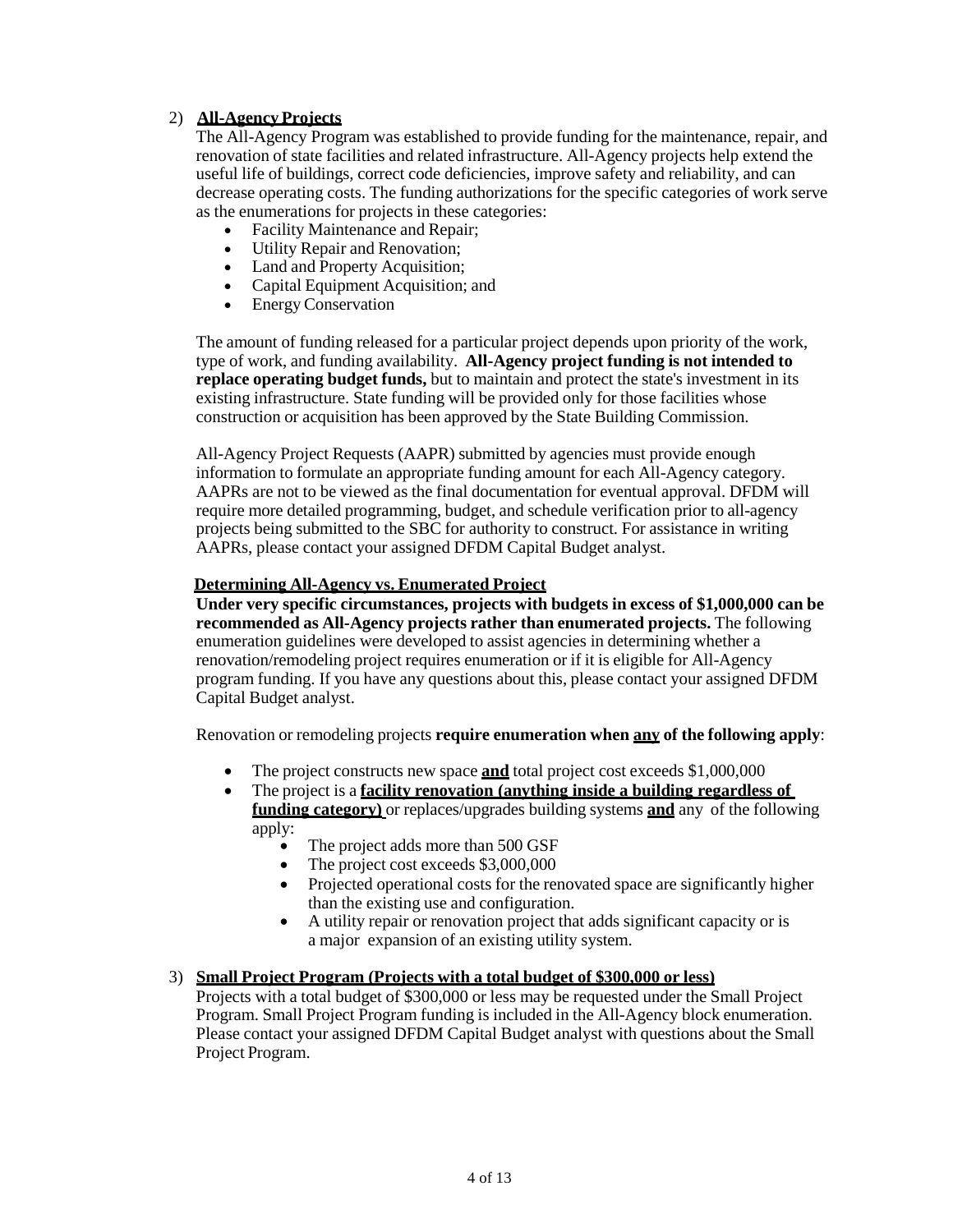#### **Agencies are required to submit three paper copies and one electronic copy of their 2019-2021 Capital Budget Requests to DFDM by September 14, 2018.**

Please reference Appendix B: 2019-2021 Capital Budget Request Requirements on p. 11 for more information.

## <span id="page-5-0"></span>**IV. Other Information**

#### **a. Sustainable Facilities**

The Building Commission Sustainable Facilities Policy and Division of Facilities Development and Management Sustainable Facilities Standards prescribe the minimum sustainable standards for state construction projects. All projects should comply with these standards to the extent that they are applicable to the project. Please visit the DFDM Sustainability webpage for more information. <https://doa.wi.gov/Pages/DoingBusiness/Sustainability.aspx>

## **b. Capital Budget Cost Estimating Guidelines**

The Capital Budget Cost Estimating Guidelines manual is a separate document that is distributed to provide additional supporting information related to formulating capital budget requests.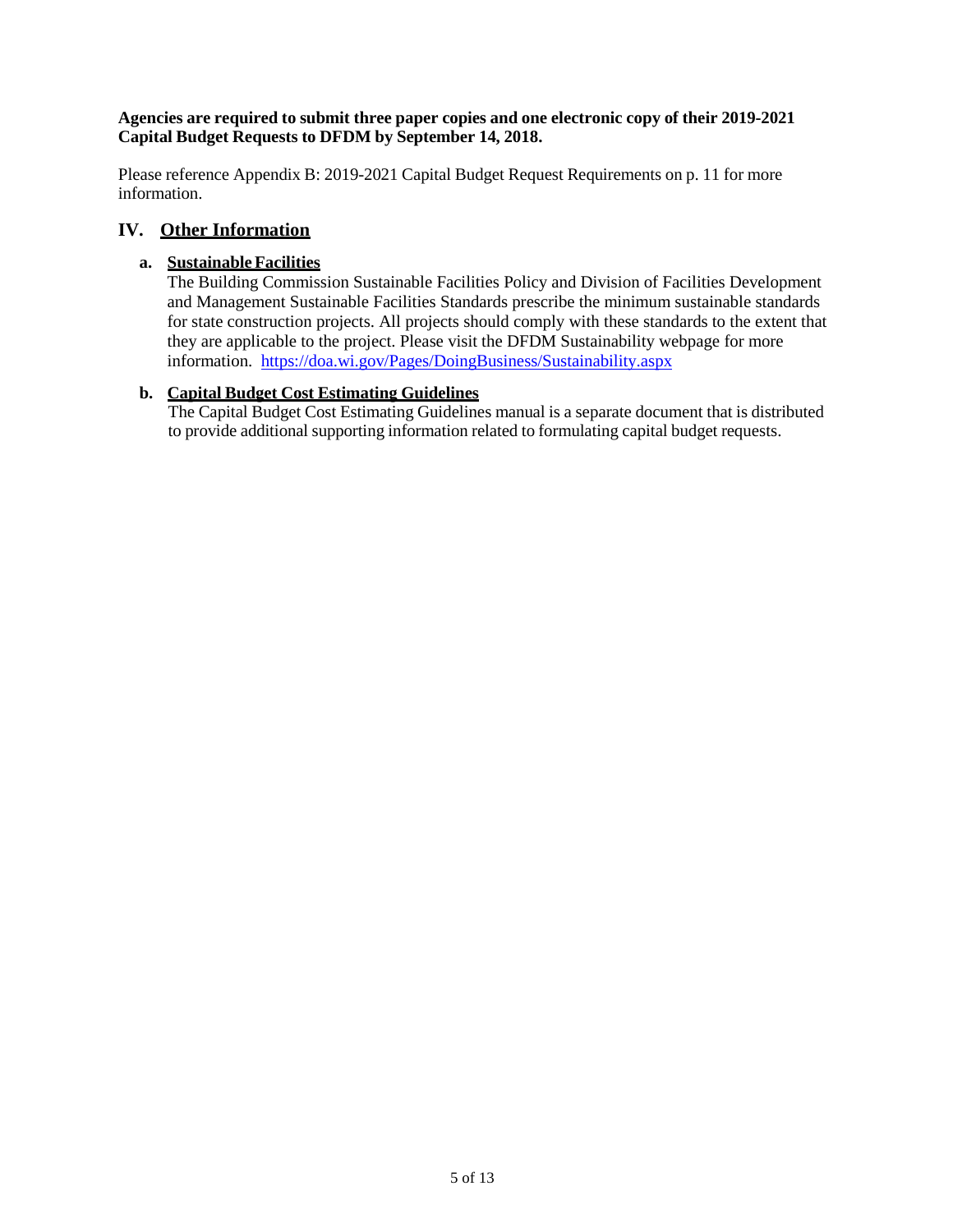## **2019-2021 FISCAL POLICIES**

Two of the SBC's primary responsibilities are to maintain and protect the value of the state's facilities and to respond to concerns related to health, safety, and the environment. These priorities will require a major commitment of new bond funds in 2019-2021 which leaves limited resources available for new buildings or expansion of programs.

High priority enumerated projects included in Six-Year Facilities Investment Plans and All-Agency funding for the repair and maintenance of existing facilities will likely consume the vast majority of available new General Fund Supported Borrowing (GFSB).

## <span id="page-6-0"></span>**I. GFSB Policy Requirements**

#### **a. Projects Constructing New Space**

This biennium, new space is a low priority for projects seeking GFSB. Those projects that request GFSB to add space will be considered in the context of the following:

- The project was identified in the 2017-2023 Six-Year Facilities Investment Plan as a GFSB funded project to be constructed in 2019-2021
- The project will correct/address an identified health/life safety issue
- The project complies with a court order or other legal requirement
- The consolidation of services would substantially increase operational efficiencies
- The construction of new space would reduce overall state expenditures
- The replacement of an obsolete facility is essential
- The project will support the growth of Wisconsin's economy

#### **b. Renovation/RemodelingProjects**

This biennium, GFSB remodeling/renovation projects that result in more efficient utilization of existing space or return vacant space to active use will be considered a higher priority than new construction projects, assuming the former option is more economical.

#### **c. ProjectPrioritization**

Capital Budget recommendation decisions will have to balance the competing demands for state GFSB which underscores the importance of prioritizing all requests. In prioritizing capital projects, please refer to Appendix B Section I Sub 5.

#### <span id="page-6-1"></span>**II. Building Program Funding Options**

#### **a. Preference for Cash Funding**

The SBC has consistently indicated its desire to cash fund feasibility studies, advance planning, small repair and maintenance projects, hazardous materials removal, demolition projects, and small projects not considered long-term improvements. In addition, the SBC prefers that agencies maximize the use of gift and grant funds including funds from federal, state, or local grants, or from private contributions, gifts, or bequests.

#### **b. Various Bond Fund Sources**

A variety of bond fund sources are available for agencies to draw upon to finance capital improvement projects. When formulating specific projects or when requesting funds for a type of capital improvement, the appropriate funding source(s) should be identified in your agency requests. Please note: the use of existing bonding authority must be coordinated with your assigned DFDM Capital Budget analyst prior to submission of your requests. Available bond fund sourcesinclude: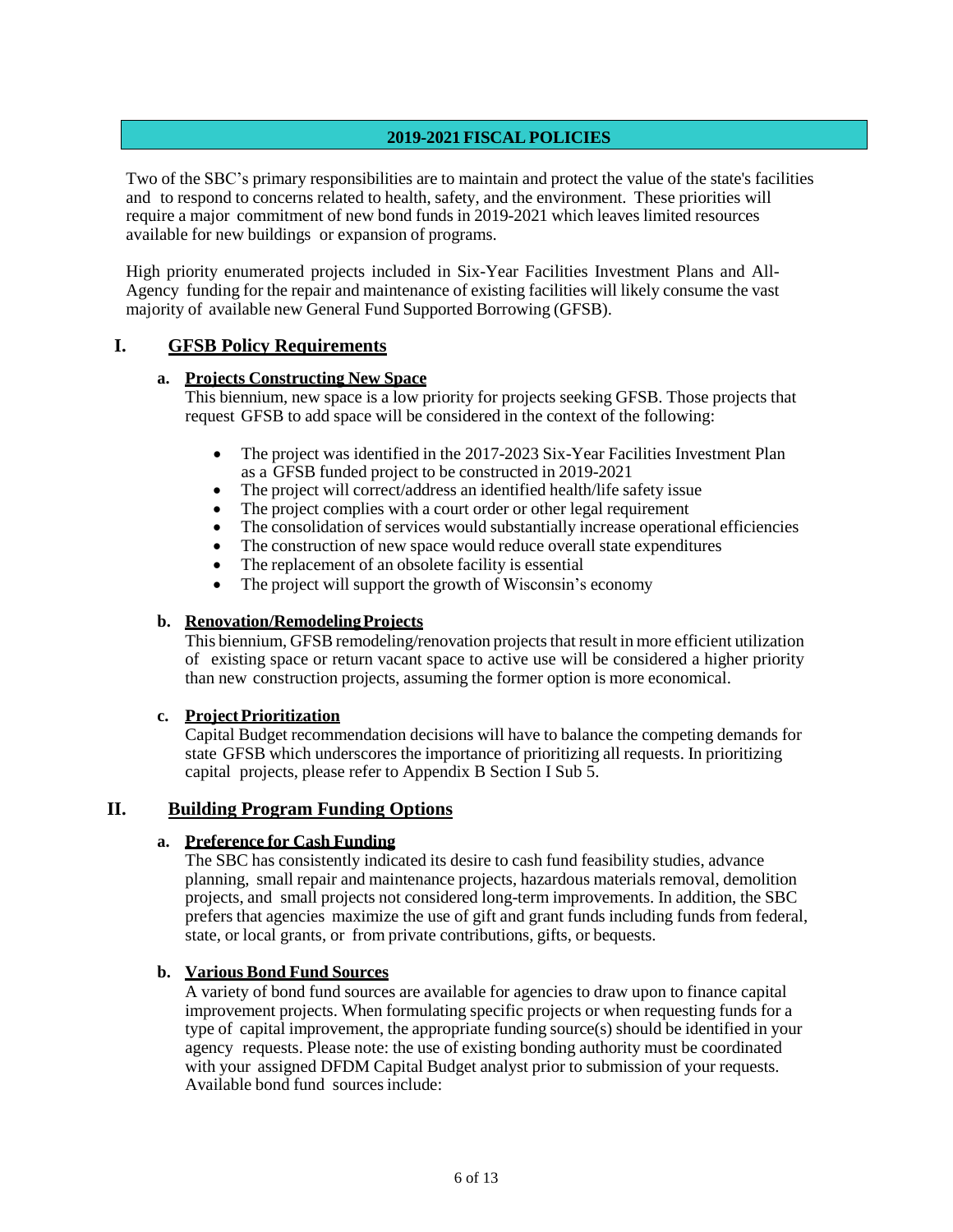- **General Fund Supported Borrowing (GFSB):** Includes new and existing GFSB. Debt service payments on the bonds are paid for with general purpose revenue (GPR).
- **Program Revenue Supported Borrowing (PRSB):** Includes new and existing PRSB. Debt service payments on the bonds are paid for with agency program revenue. Please note: for UW-System (UWS) projects funded with student fees, the project requests must be submitted with documentation of the student involvement in the decisions to obligate the student fees for the additional payment of debt service to support the proposed project.
- **Segregated Fund Supported Borrowing (SEGB):** Debt service payments on the bonds are paid for with money from the environmental and conservation segregated funds.
- **Segregated Fund Revenue Supported Borrowing (SEGRB):** Debt service payments on the bonds are paid for with money from the transportation fund.

Please note: If a project is to be self-amortized, the ability to finance the project must be substantiated. Program revenue or segregated revenue projects should clearly indicate whether they will be funded from cash or borrowing, or a specific split of cash and borrowing.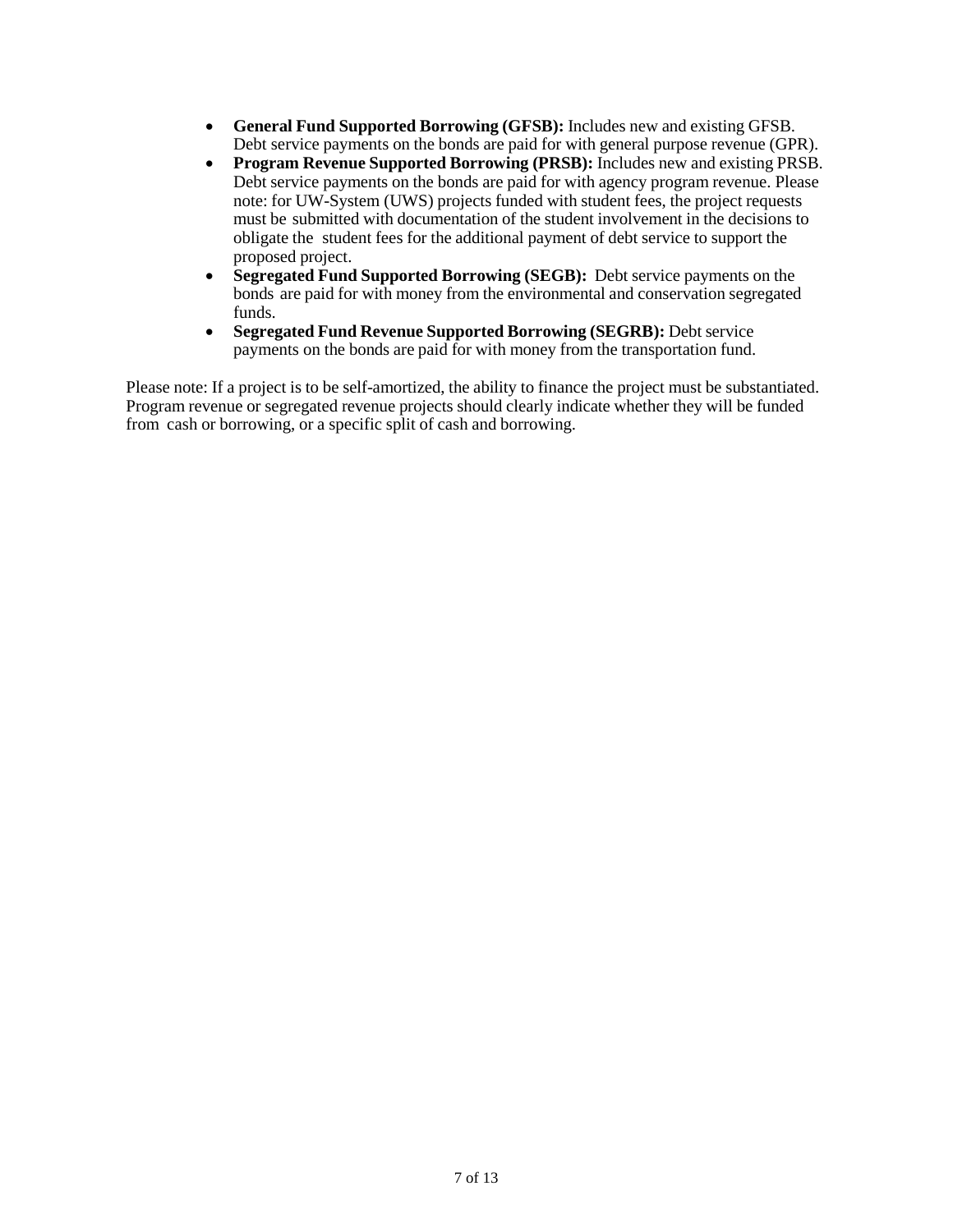## **APPENDIX A: SIX-YEAR FACILITIES INVESTMENT PLAN REQUIREMENTS (2019-2025)**

Each agency is required to submit a Six-Year Facilities Investment Plan spanning 2019-2025. The purpose of this plan is to ensure that an agency's facilities are aligned with their long-range programmatic requirements. Where applicable, your Six-Year Facilities Investment Plan should mirror your most recent Master Plan. If there is more than one program within an agency's purview, the Six-Year Facilities Investment Plan needs to account for all programs and be organized and presented as such. **Each program** evaluated in your Six-Year Facilities Investment Plan should contain: 1) a mission statement; 2) a program direction statement; 3) an evaluation of current uses of state-owned and leased space; 4) a description of potential alternatives to the current uses discussed in item 3; 5<sup>1</sup>) a list and a brief description of each proposed project for the 2019-2021 Capital Budget, the 2021-2023 Capital Budget, and the 2023- 2025 Capital Budget; and 6<sup>2</sup>) an Excel spread sheet of all projects discussed in item 5.

The following is an in-depth description of these six components:

## <span id="page-8-0"></span>**I. Mission Statement**

Please prepare a concise statement describing the current mission of **each** program within your agency.

#### <span id="page-8-1"></span>**II. Program Direction Statement**

Please prepare a concise statement for each program in your agency identifying any anticipated changes to the program(s) that could influence the facilities requirements of your agency. In preparing this statement, please consider the following potential changes:

#### • **Major Policy Issues or Initiatives**

Please describe how any major identified or pending policy issues or initiatives will impact the facilities needed for each program within your agency.

#### • **Population or Enrollment Changes**

Please identify any changes or trends in population or enrollments affecting each program.

#### • **Agency Funding Capacity**

If you are requesting projects funded with PRSB, SEGB, or SEGRB, please provide information substantiating your agency's ability to support the additional debt service payments. This would include detailed financial statements to support your agency's contention that there is funding to support the debt service. Additionally, if a proposed project is PR-Cash or GIFT funded, agencies should be prepared to demonstrate the cash flow availability to fund the project being requested. GIFT funded projects should identify whether the gift is restricted or unrestricted and demonstrate the cash flow to pay for the project. Unrestricted gifts will be deposited immediately, and restricted gifts will be treated as if they were federal funds if the agency demonstrates (shows restrictions) that the funding is reimbursement only.

#### • **Other Factors**

 $\overline{a}$ 

Please identify any other significant factors affecting your agency's long-term space needs.

 $1$  This includes known small projects, since the small projects program is a part of the All Agency Program

 $2$  It is incumbent that the agency cross reference this list with projects already completed and/or approved by the Building Commission for construction prior to the submission date.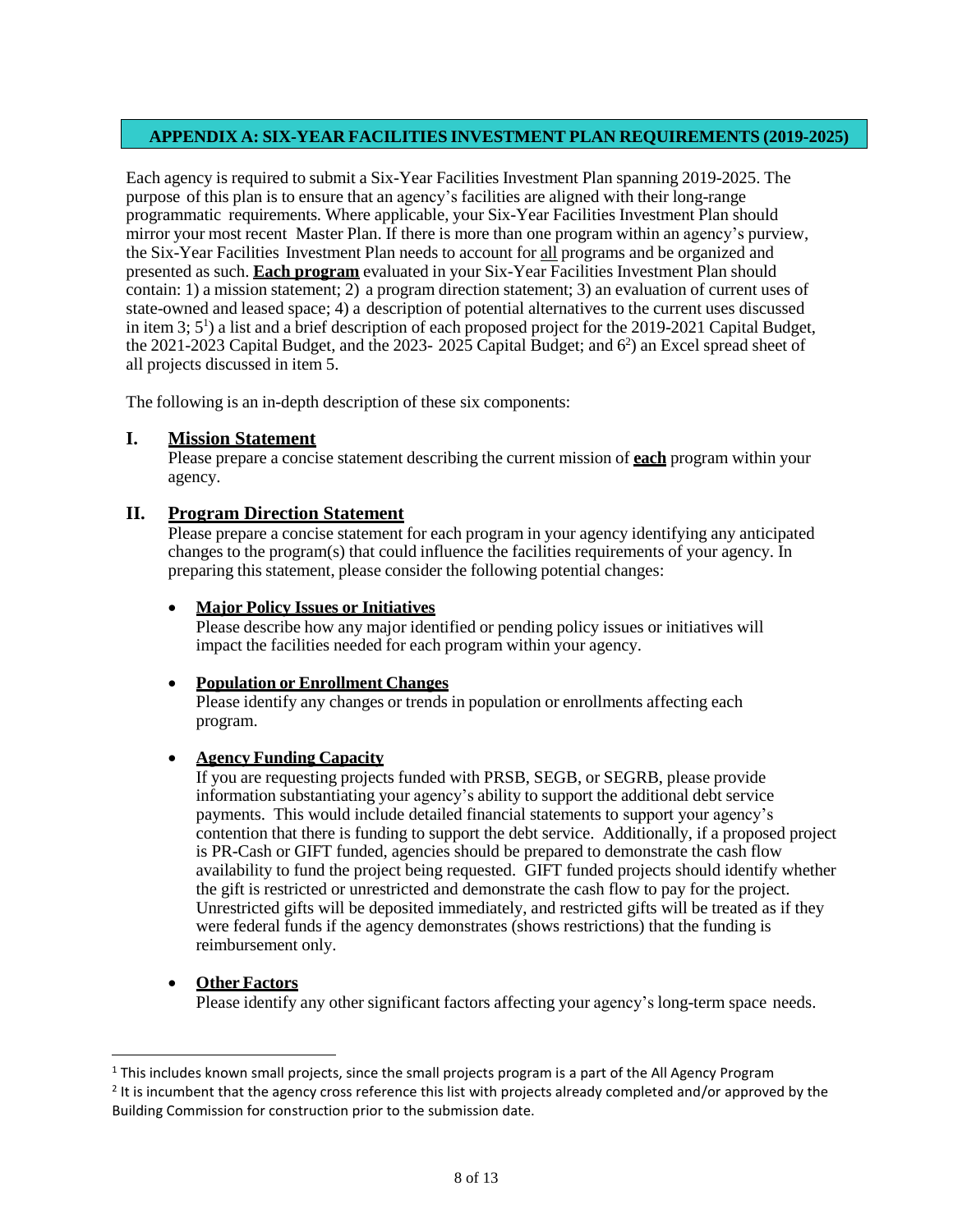## <span id="page-9-0"></span>**III. Current Uses of State-Owned and Leased Space**

Please prepare a high-level description of the current state-owned and leased facilities utilized to support your program (s). Please also prepare a high-level evaluation of whether or not the state- owned and leased spaces meet your current and future needs based on information provided in your program direction statements. If there are spaces that do not meet your current or future needs, please denote this in your description and evaluation.

## <span id="page-9-1"></span>**IV. Potential Alternatives to Current Uses**

If you identified facilities in your current uses evaluation that do not meet your current or future space needs, please present and evaluate potential alternatives for meeting the program's facility needs. Alternatives include: renovation, remodeling, additions to existing facilities, leasing, utilizing available space at another institution or campus, the purchase of an existing building, or new construction. The analysis and discussion should include a recommended alternative and provide an explanation of the basis for the recommendation and for the rejection of the other alternatives.

## <span id="page-9-2"></span>**V. Brief Description of Proposed Projects Over Next Three Biennia**

Please prepare a list and a brief description of each proposed project for the 2019-2021 Capital Budget, the 2021-2023 Capital Budget, and the 2023-2025 Capital Budget.

The description should include total project cost, an explanation of need, and what the project would accomplish. This material should **not** duplicate the more detailed descriptions contained in your 2019-2021 Capital Budget requests.

## <span id="page-9-3"></span>**VI. Excel spreadsheet of Proposed Projects**

Please submit an Excel spreadsheet listing all projects described in item 5. The list should be sorted by biennia and include:

- a. Location
- b. Project title
- c. Total project budget broken out by funding source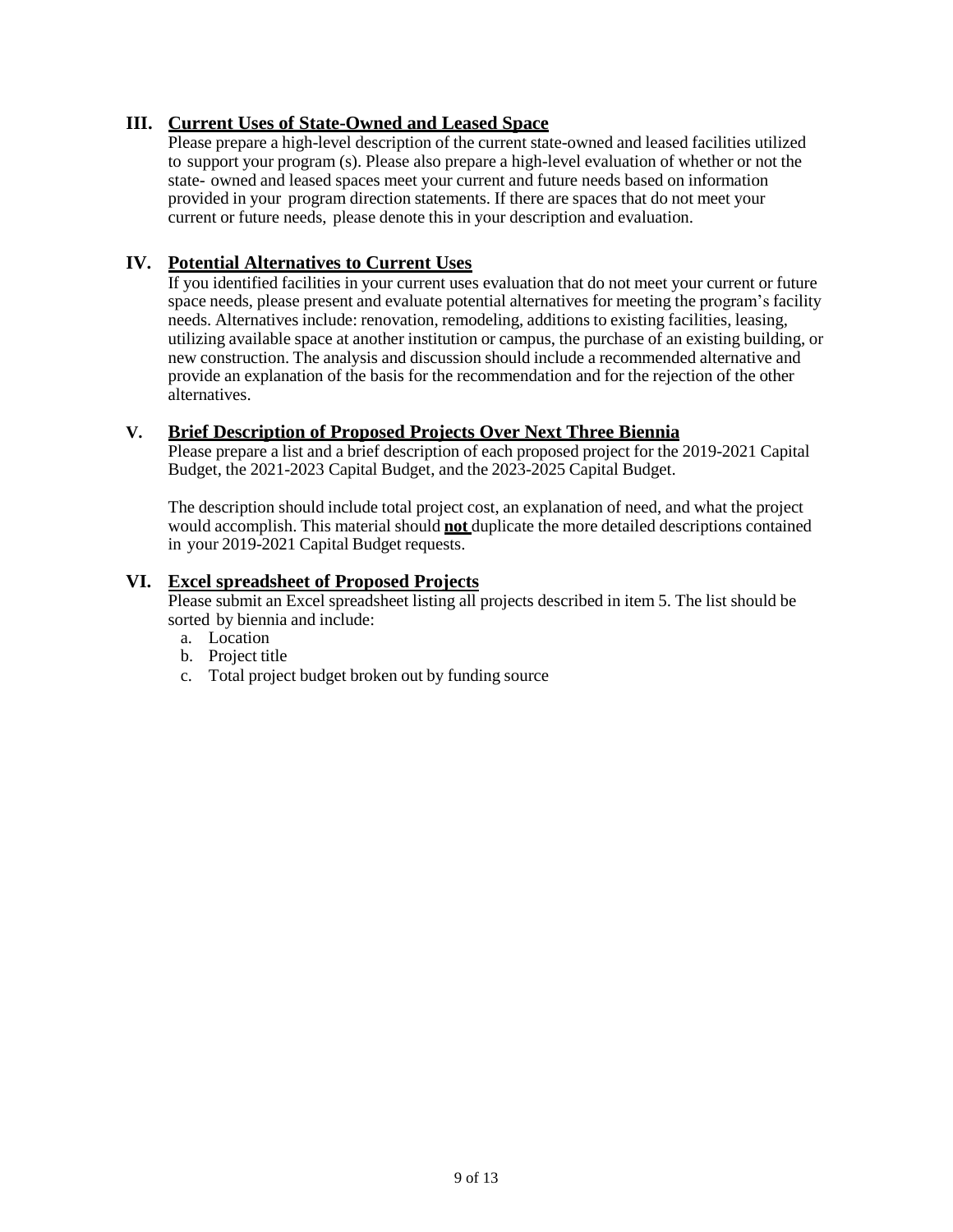## **APPENDIX B: 2019-2021 CAPITAL BUDGET PROJECT REQUEST REQUIREMENTS**

Projects requested for funding in the Capital Budget are classified as either 1) Enumerated; 2) All-Agency; or 3) Small Project. Each request classification has different and specific submittal requirements. Please make sure all of the information below is included in your agency requests.

## <span id="page-10-0"></span>**I. Submittal Requirements for Enumerated Project Requests**

#### **a. Project Requests**

The purpose of a Project Request is to succinctly explain the project. The request should provide descriptive information about the project and should focus on why a project is needed and the other alternatives considered. Please keep in mind that your audience includes DFDM staff, the DOA Secretary and Governor's office, and the SBC. The Project Request should be easily understood and it should not require reference to other documents. Project Requests should be no more than four pages long. Please refer to the 2017-2019 Capital Budget Recommendations document (the "purple book") as a template for putting together your project requests.

The following is a description of the format and information required for each Project Request:

- 1) **Title:** Clearly identify the project title. Please use clear, concise, accurate, and consistent titles. Please put the title in a header so it will print at the top of each page.
- 2) **Agency:** Please list the agency name.
- 3) **Institution/Building/Campus/Park:** Please list the name of the institution/building/campus/state park where project work will occur.
- 4) **Location:** Please identify the city and/or county where project work will occur. If the project spans multiple cities and/or counties, please list them all.
- 5) **Project Priority:** Indicate the project's agency priority ranking as compared to your other requests. In determining your priority order, please consider assigning a higher priority ranking to projects that do any of the following:
	- address health/life-safety issues or regulatory mandates;
	- advance a statewide priority or initiative including economic development, job creation, the efficient use of state resources, etc.;
	- include funding from non-state resources;
	- are consistent with the agency's long-range plans; and
	- contribute to improved public services

**Please note:** Projects requested for planning in 2019-2021 for construction to occur in 2021-2023 are assumed to be a lower priority than all projects requested for construction in 2019-2021, unless the project requested for planning is given a priority number on the 2019-2021 list.

#### 6) **Total estimated project cost broken out by fund source**

7) **Project Request Statement:** Please provide a brief project request statement using the following format:

The **(agency name)** requests enumeration of **(total project cost broken down by fund source)** to **(construct/renovate/purchase/design)** a **(what the project will do--GSF,**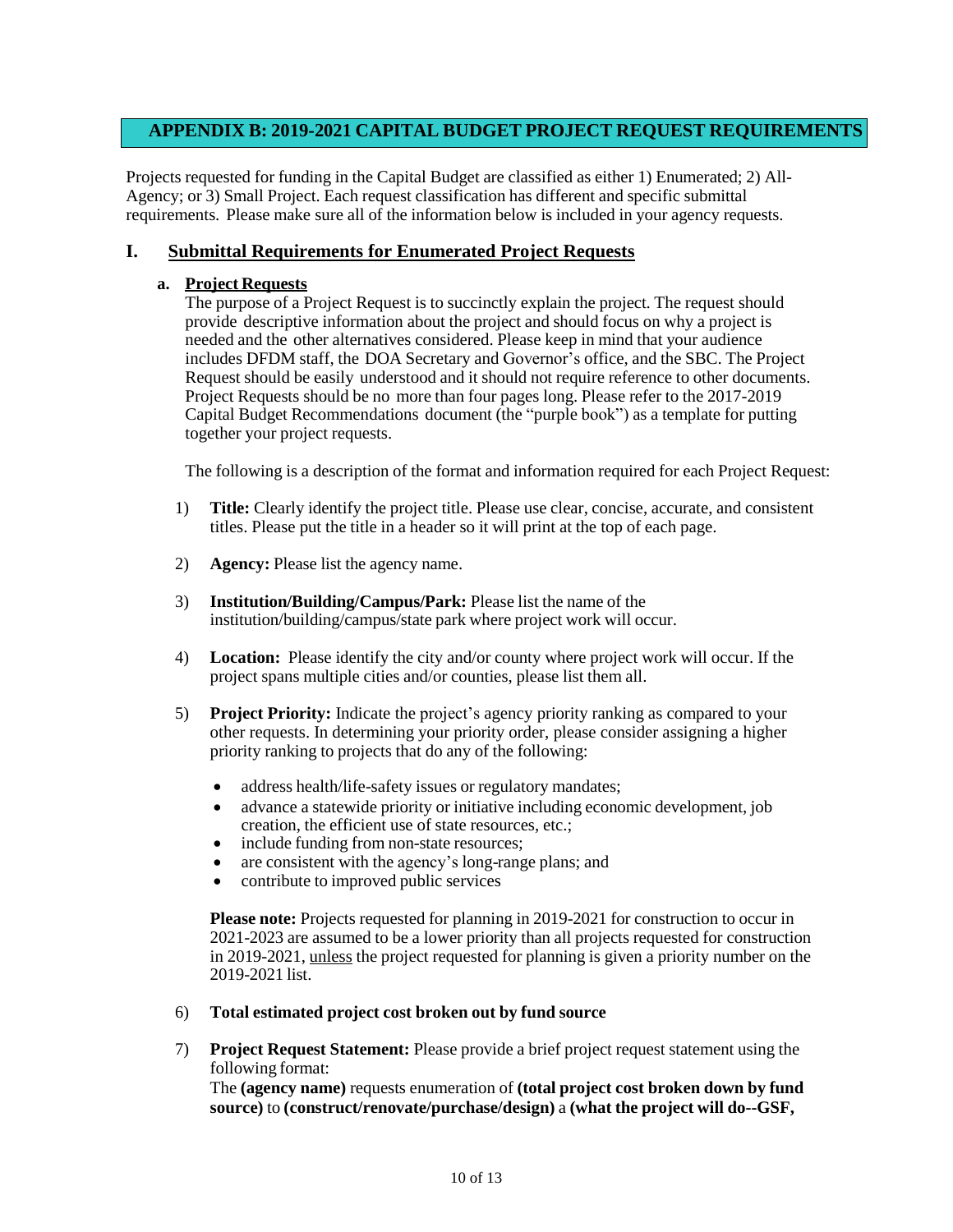**purpose, etc.)** at **(institution/building/campus/park)**.

- 8) **Project Description Section:** Please describe the project scope in detail. This section should identify the type of project (new construction, renovation, remodeling, repair, demolition, acquisition) and define the extent of work proposed including square footage. Where applicable, please also identify various components involved such as building systems, utility extensions, land acquisition, parking, site development, etc.
- 9) **Project Justification:** This section is critical to the evaluation and potential recommendation of the project. Please provide accurate justification for the project. The justification should convey or demonstrate a pressing need for the project rather than a general desire for it. Please clearly state the purpose of the project and explain in specific detail why it is necessary. A thorough project justification will give specific reasons why the project is needed (including programmatic details driving the request), why the current space is no longer functional, what specific health, life safety, or regulatory issues, codes, or policies are causing the need for the work, and detrimental effects that would result if the project is deferred. This section should also provide insight into alternatives explored and why the project being requested is the preferred solution.

**Please note: In developing the description and justification sections of your request, please remember that these are separate and distinct sections. The description section should focus on what the project will do and the justification section should focus on why the project is necessary.**

- 10) **Proposed Project Schedule:** All enumerated project requests must include a proposed project schedule that includes the following milestone dates (month and year): A/E Selection; Design Report; Bid Date; Start Construction; Substantial Completion; and Final Completion. In formulating this proposed schedule, please refer to the scheduling instructions included in the Cost Estimating Guidelines. If you foresee any special circumstances impacting the proposed schedule, please identify them in this section.
- 11) **Estimated Project Budget:** All enumerated project requests must include an estimated project budget broken down by the following line items: Construction, Design, DFDM fee, Contingency, Equipment, Other fees, and Total. In formulating this estimated budget, please refer to the Cost Estimating Guidelines. Where applicable, a budget estimate developed as part of a study or other pre-design activities may be used in this section. **All project budget amounts should be rounded to the nearest thousand dollars.**
- 12) **Operating Budget Impact:** All enumerated project requests must include an analysis of how the proposed project will impact the agency's operating budget. This analysis should include: an estimate of the building's energy usage, increases or decreases in staff, changes in maintenance costs, and any other costs (such as vehicles, furnishings, telecommunications). Please address how these costs would be funded – by an internal reallocation (in which case the source needs to be identified) or a related operating budget increase request. If funding is requested in the operating budget, please include a copy of the Decision Item Narrative (DIN) with the number or title of the corresponding budget request. A general statement that operating costs will be addressed in a future biennium is not sufficient.

Please note: If a project is to be self-amortized, the ability to finance the project must be substantiated in this section.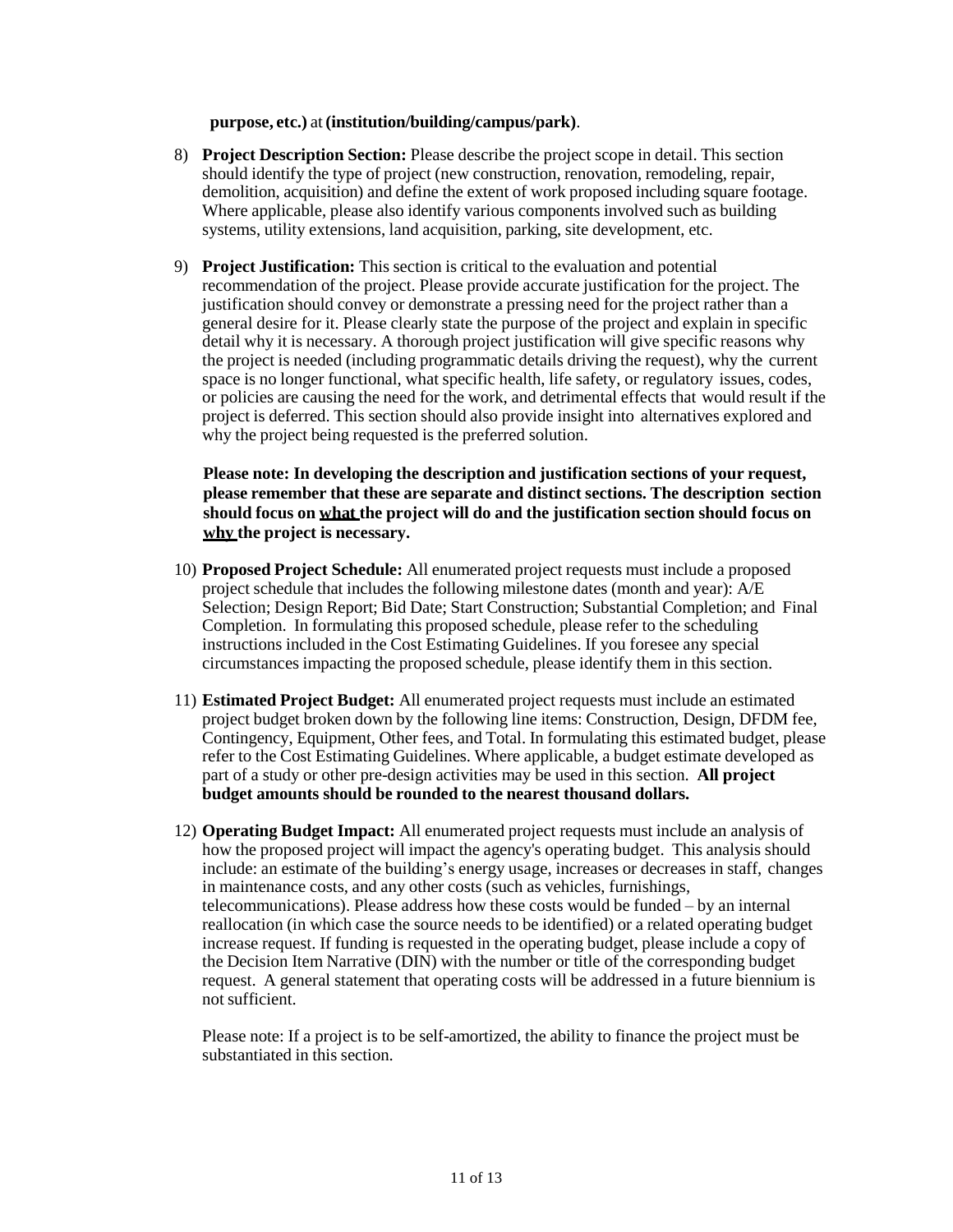#### **b. Program Statements**

**Every enumerated project requires a detailed program statement.** A well-written program statement describes the functions/activities that are planned for the facility, who will perform the activities, and when the activities will occur. For assistance in writing a program statement, please contact your assigned DFDM Capital Budget analyst.

#### **c. List of Enumerated Project Requests**

As part of its 2019-2021 Capital Budget submittals, each agency must submit a compiled and prioritized list of enumerated project requests. This list should include project titles and a total project budget estimate with funding sources noted.

## <span id="page-12-0"></span>**II. Submittal Requirements for All-Agency Project Requests**

All-Agency project requests should include work that is beyond the scope of the agency's normal maintenance activities. **All-Agency funds cannot be used to hire contract labor to perform routine or deferred maintenance work such as grounds keeping, minor plumbing, HVAC or electrical repairs, janitorial work, etc**. **Ongoing maintenance must be funded from the operating budget.**

#### **a. All-Agency Project Request (AAPR) Form**

An AAPR form must be submitted for **every** requested All-Agency project. Please contact your assigned DFDM Capital Budget analyst for assistance in filling out the AAPR forms.

#### **b. Excel Spreadsheet listing every All-Agency Project Requested**

Please submit an Excel spreadsheet that includes the title, location, and total project budget broken down by funding source of **every** All-Agency project requested. Please identify the following priority designation for each category:

- Must Do is defined as projects needed based on warnings of or citations of code violations, law suits, physical deterioration/past useful life
- Should Do would enhance efficiency of a program, facility or infrastructure
- Would Like to Do would make things look and work better, but everything is functional now.

This list should be complete and must be sorted by the following eight All-Agency categories:

- 1) **Facility Maintenance and Repair:** The types of projects in this category include the maintenance and repair of building envelopes such as roofs, walls, and windows; repair of mechanical, electrical, and plumbing systems; repair of interior finishes, sub-systems and components; and projects addressing functional improvements, code compliance, removal of architectural barriers, and other known deficiencies.
- 2) **Utility Repair and Renovation:** This category includes the ongoing repair and renovation of state-owned utility distribution systems, heating plants, roads, and other supporting infrastructure.
- 3) **Land and Property Acquisition:** These funds are used to purchase land and property related to capital projects.
- 4) **Capital Equipment Acquisition:** This category includes the purchase of individual moveable and special equipment not specifically included in an enumerated project. Past purchased equipment includes lab equipment, computers, finishes, and digital radio equipment. Please contact your assigned DFDM Capital Budget analyst and the  $A/E$ Consultant Policy and Procedure Manual for more information about capital equipment.